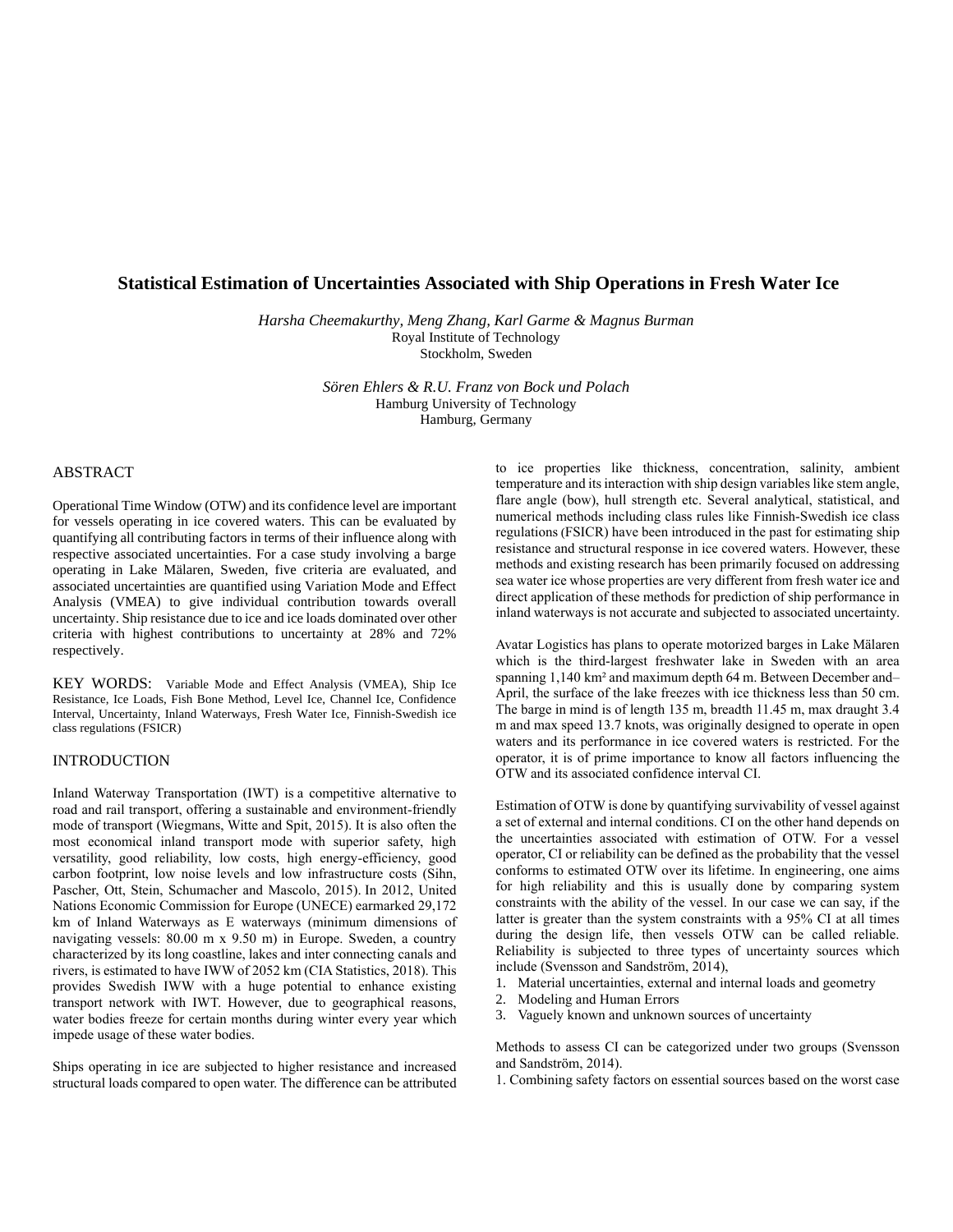## for all essential inputs.

2. Assign statistical distributions to all essential sources, perform a probabilistic evaluation and use a pre-determined low probability of failure to find a proper safety factor.

In engineering practice, it is common to find methodologies based on the first group, but these methods tend to overdesign. Statistically, simultaneous occurrence of a combination of worst cases is highly improbable. Besides, there is a lack of knowledge due to missing measurement / field data of the actual probability of occurrence, which is an additional drawback. The second group of methods is based on obtaining quantified probabilities of failure for different sources of uncertainty. This is usually done by observing the entire process of uncertainty propagation through the model for different design criteria. An associated drawback with those methods is that there is limited information on uncertainties and their statistical distributions. This consequently needs using advanced statistical methods based on inputs requiring expert judgement due to their subjective nature. For 2<sup>nd</sup> and 3<sup>rd</sup> type of uncertainties listed earlier, only rough estimates of their actual uncertainties and distributions are known.

In this paper, OTW is evaluated using 5 primary criteria, namely, Ship Resistance, Structural Loads, Machinery, Ship Strength, and Operations. These criteria are evaluated for their contributions to overall uncertainty using a statistical method VMEA (Variation Mode and Effect Analysis) which belongs to the second group of safety factor prediction. The inherent problem of weak knowledge on statistical uncertainties is solved by reducing the statistical complexity to second moment statistics (Johansson, Chakhunashvili, Barone, and Bergman, 2006). The approach helps reduce the uncertainty to a scalar measure of standard deviation for each source.

# METHODOLOGY

VMEA helps identifying critical areas in terms of unwanted variation which can be used as a reliability tool to deduce confidence level of OTW for the barge. In our case VMEA helps to identify individual contributions of the uncertainties associated within the five identified primary criteria that are needed to assess overall confidence level of OTW. By identifying factors that cause the most uncertainty, design

improvements can be guided to achieve a higher confidence level. There are three stages in which VMEA can be used. In the early pre-assessment stage, we use *basic* VMEA when only vague knowledge about the variation is available. The process helps identify different sources that could influence OTW. Further in the assessment process, when better judgements of the sources of uncertainties are available, *enhanced* VMEA is used, which is further developed into the *probabilistic* VMEA in the later design stages where more detailed information becomes available, and the goal is to verify the reliability targets and derive safety factors.

## **VMEA**

The general procedure of VMEA is the same for all three levels. However, there is a difference in level of available information and implementation of steps. The broad methodology is as follows,

- 1. Target Variable Definition the target variable is defined, i.e. the property to be studied. E.g., OTW, fatigue life etc.
- 2. Uncertainty Sources Identification all sources of uncertainty that can have an impact on the target variable are identified.
- 3. Sensitivity Assessment sensitivity coefficients of the sources of uncertainty with respect to the target variable are evaluated.
- 4. Uncertainty Size Assessment quantify different sources of uncertainty.
- 5. Total Uncertainty Calculation total resulting uncertainty in the output of the target function is calculated by combining contributions from all uncertainty sources.
- 6. Reliability and Robustness Evaluation The result of the VMEA can be used to evaluate the reliability and robustness, e.g. to compare design concepts or to find the dominating uncertainties.
- 7. Improvement Actions To identify uncertainty sources that can be improved and evaluated for their potential to increase reliability.

## **Identification of Sources of Uncertainty**

There can be many possible sources that could influence OTW and contribute to uncertainty and it is important to consider all sources for the target variable. These should ideally include all three types of sources. A method to identify sources is by using a fishbone diagram. A



Fig. 1: Fish bone diagram depicting influence of different variables on the Operational Time Window for a barge. Area enclosed by grey box represent primary, secondary and tertiary dependencies influencing OTW. White boxes with bold alphabet represent primary criteria. Grey boxes represent secondary criteria while white boxes represent tertiary criteria. Influence on OTW by these dependencies depends on by efficiency of Method/Model box used to assess these.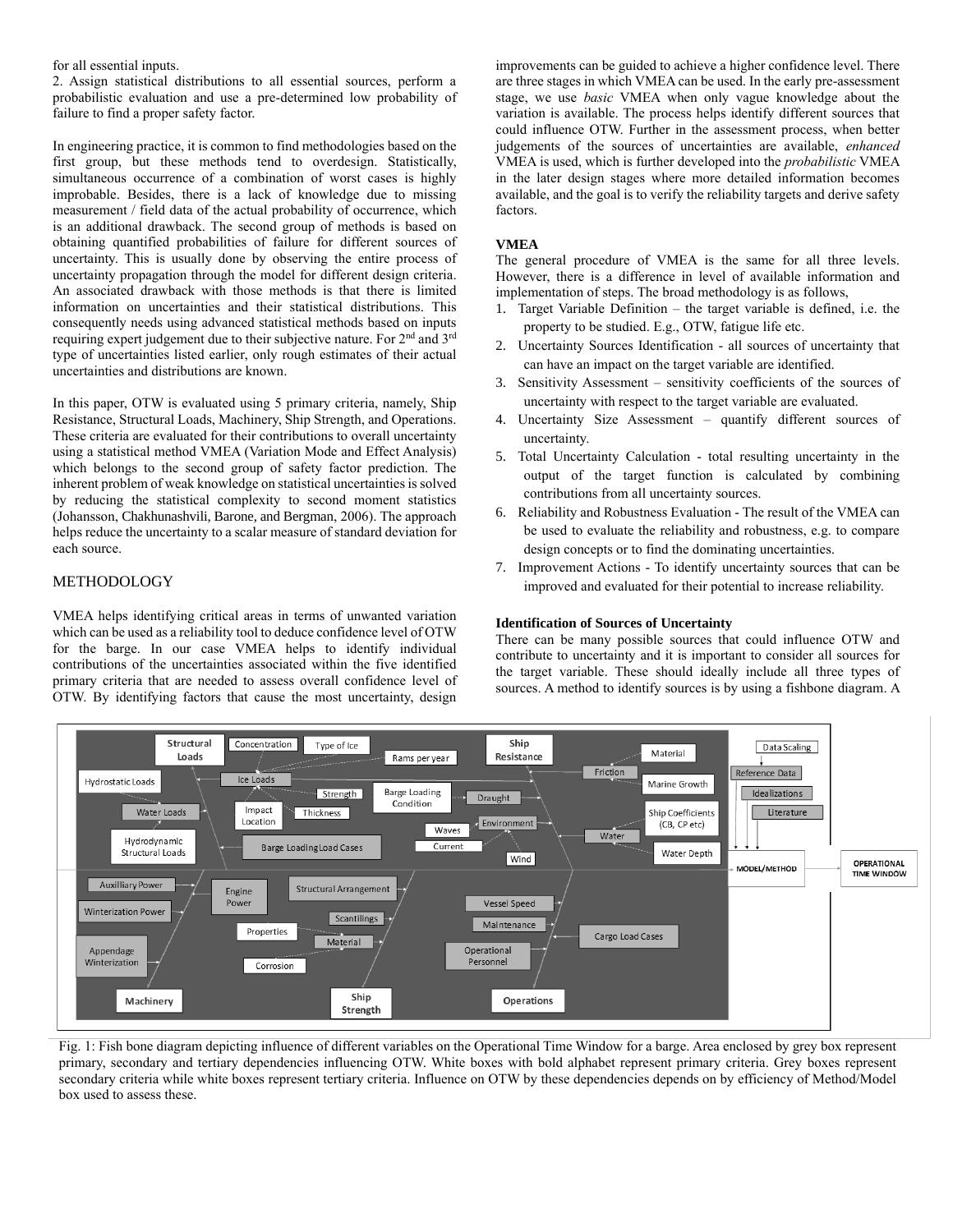fishbone (or Ishikawa) diagram is a graphical tool to explore and visualize the causes of a problem as well as the factors affecting the outcome of a process or the property of a product. The key steps to proceed with a fishbone diagram are:

- 1. Define Target Variable (e.g., OTW)
- 2. Define major dependencies (e.g., primary criteria)
- 3. Brainstorm sources
- 4. Categorize sources
- 5. Determine secondary or tertiary dependencies
- 6. Add external filters if present on all dependencies

Fig. 1 shows a fish bone diagram developed to identify sources that influence OTW which is the target variable. Here primary criteria are *Ship Resistance, Structural Loads, Machinery, Ship Strength, and Operations*. The brainstorming step resulted in discovery of all possible mechanisms, conditions or events that contribute towards the objective function. Each outcome is then assigned to a respective primary criterion as a secondary criterion, with some criteria relating to multiple primary criteria. For example, Ice Loads is a secondary criterion for both Structural Loads and Ship Resistance. Tertiary criteria are added based on the level of detail one wants to achieve which are generally application dependent and decisions regarding this are based on the judgement of the analyst. In the final step, a method/model box is added through which all dependencies pass, and the global output gets skewed depending on the model efficiency. The process helps establish a causeeffect analysis that can facilitate the execution of VMEA, especially in its basic and enhanced formulations.

## *Basic VMEA*

In basic VMEA, (Chakhunashvili, Johansson and Bergman, 2004) and (Johansson et al., 2006), the goal is to identify the most important sources of variation. The sizes of sources of variation and sensitivities to the studied product property are evaluated on a scale from 1 to 10. The strength of dependence of variables on objective function is characterized by summing the square of the product of sensitivity and variation size. Such an analysis helps indicate which sub-criteria or components are most critical, and thus need to be studied in more detail under enhanced VMEA. In this case for example it is of interest to identify the degree of dependencies for different criteria and how much uncertainty is transmitted in the evaluation of OTW. This step is largely subjective, and assessments are evaluated based on engineering experience, judgements, and informed guesses. Assessment is made using descriptions by Johansson, Chakhunashvili, Barone, and Bergman (2006) as given in Table 1 and Table 2. The importance of the different sources in basic VMEA is characterized by Variation Risk Priority Number (VRPN) which is calculated for each source as,

$$
VRPN = \sum_{i} VRPN_i \text{ with } VRPN = c_i^2 \sigma_i^2 = \tau_i^2 \tag{1}
$$

where *VRPN<sup>i</sup>* is the variation contribution due to source *i*, which is the square of the uncertainty,  $\tau_i$ , which in turn is the product of the sensitivity,  $c_i$ , and the uncertainty,  $\sigma_i$ . VRPN's are used to calculate proportion on contribution to overall uncertainty for each source. The resulting uncertainties and the VRPNs are presented together with the proportion of the variance contributions of the sources. For selection of sources for enhanced VMEA, we calculated adjusted percentages from calculated proportions such that proportion of each tertiary source is divided by number of tertiary sources under the corresponding secondary sources. Then, sources that have a contribution of greater than 2% of adjusted percentage are included for analysis in enhanced VMEA.

### *Enhanced VMEA*

Enhanced VMEA, (Chakhunashvili, Johansson and Bergman, 2009) follows the same steps as Basic VMEA but is more refined, looking further into the design process with the aim to understand and quantify the uncertainty sources in more detail. The main difference is that the sensitivities and uncertainty sizes are assessed in real physical units instead of a 1 to 10 scale. The assessment of uncertainties can be based on engineering judgement, but also be supported by initial testing, literature, and data sheets from manufacturers. Uncertainty for each source of uncertainty is represented by a measurable quantity that can be characterized by a nominal value and a standard deviation which represents the uncertainty size.

Table 1: Criteria for assessing sensitivity of sources in Basic VMEA (Johansson, Chakhunashvili, Barone, and Bergman, (2006)).

| $J$ onansson, Chamanant In, Darone, and Dergman, $(2000)$ |                                                      |          |  |  |  |
|-----------------------------------------------------------|------------------------------------------------------|----------|--|--|--|
| Sensitivity                                               | <b>Score</b>                                         |          |  |  |  |
| Very low                                                  | The uncertainty is (almost) not at all transmitted   | $1 - 2$  |  |  |  |
| Low                                                       | The uncertainty is transmitted to a small degree     | $3 - 4$  |  |  |  |
| Moderate                                                  | The uncertainty is transmitted to a moderate degree  | $5 - 6$  |  |  |  |
| High                                                      | The uncertainty is transmitted to a high degree      | $7 - 8$  |  |  |  |
| Very high                                                 | The uncertainty is transmitted to a very high degree | $9 - 10$ |  |  |  |

Table 2: Criteria for assessing uncertainty size of sources in Basic VMEA. (Johansson, Chakhunashvili, Barone, and Bergman, (2006)).

| Uncertainty | Criteria for assessing uncertainty size                      |          |  |  |  |
|-------------|--------------------------------------------------------------|----------|--|--|--|
| Very low    | The uncertainty source is considered to be almost            |          |  |  |  |
|             | <i>constant</i> in all possible conditions                   |          |  |  |  |
| Low         | The uncertainty source exhibits <i>small fluctuations</i> in |          |  |  |  |
|             | all possible conditions                                      |          |  |  |  |
| Moderate    | uncertainty source<br>exhibits<br>moderate<br>The            | $5 - 6$  |  |  |  |
|             | <i>fluctuations</i> in all possible conditions               |          |  |  |  |
| High        | The uncertainty source exhibits <i>high fluctuations</i> in  |          |  |  |  |
|             | all possible conditions                                      |          |  |  |  |
| Very high   | The uncertainty source exhibits<br>high<br>very              | $9 - 10$ |  |  |  |
|             | <i>fluctuations</i> in all possible conditions               |          |  |  |  |



Fig. 2: Sensitivity of source depicted by slope across  $\mu_{x}$ .

For a relationship between a target variable *Y* and an uncertainty source *X*, analytically described by a function  $Y = f(X)$ , mathematically, the sensitivity coefficient of  $Y$  to  $X$  is the first derivative of the function as,

$$
c = \frac{df}{dx} \tag{2}
$$

and the sensitivity is graphically represented by the slope of the curve (Fig. 2). The sensitivity will depend on the range  $\mu_x$  which is spread across a range,

$$
\mu_x \in [(Median - 0.1. std), (Median + 0.1. std)] \tag{3}
$$

where std is the standard deviation of source variable *'X'*. Then, sensitivity can be estimated as,

$$
c = \frac{f(\mu_{x2}) - f(\mu_{x1})}{f(\mu_{x1})}
$$
(4)

where,  $\mu_{x1}$  and  $\mu_{x2}$  are values of source variable 'X' at left and right bounds of  $\mu$ *x*.. The sensitivity determines how much uncertainty is transferred to the target variable. The absolute value of sensitivity can theoretically range between 0 and  $+\infty$ .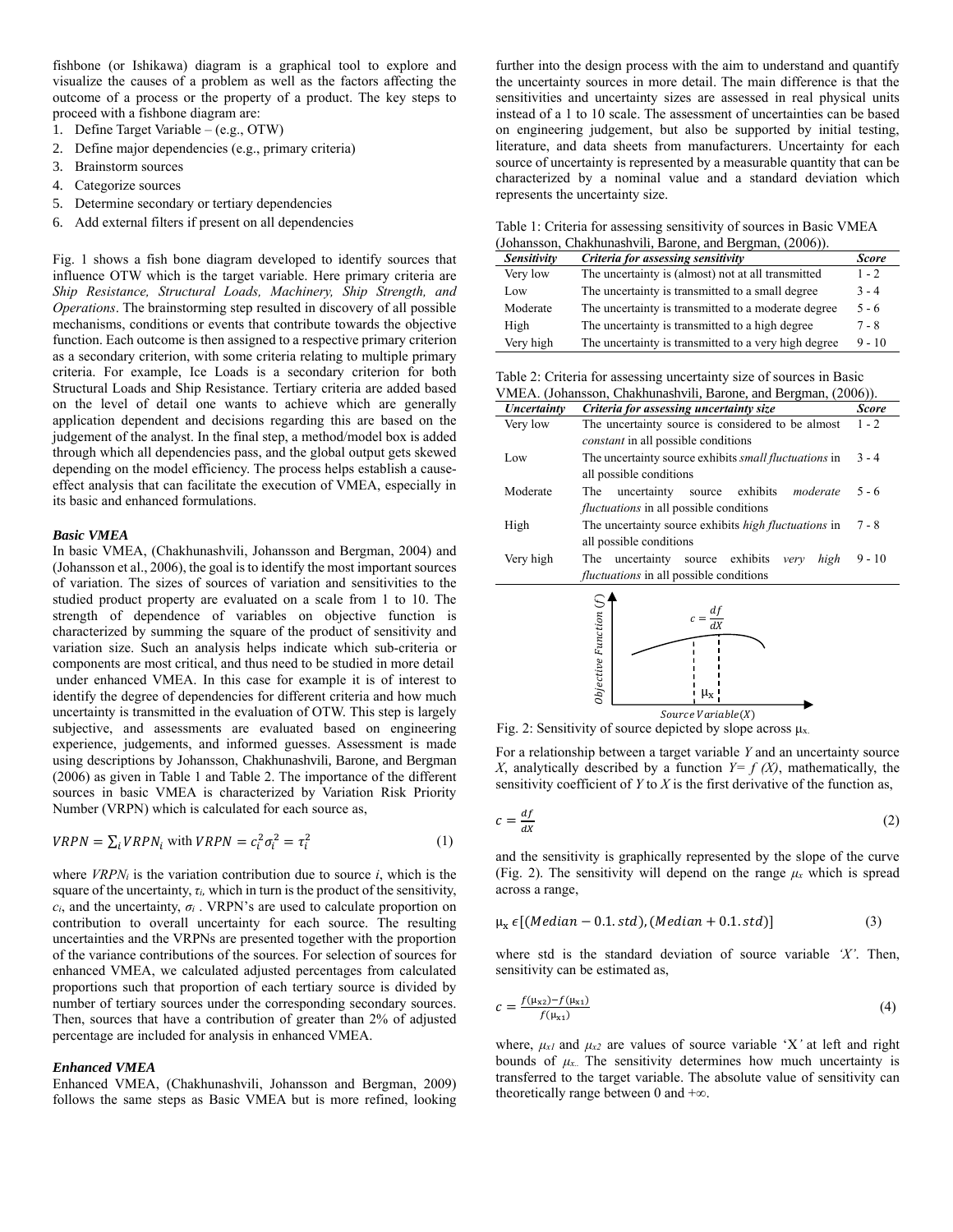For the function  $Y = f(X)$ , *Y* has a range of values obtained for different uncertainty source values *X*. Then the standard deviation of *Y* gives the uncertainty size. For enhanced VMEA, it is advantageous to calculate standard deviation as a percentage of nominal value. The process helps normalize uncertainty sizes across different uncertainty sources in Table 1. This can be represented as,

$$
s = \frac{std(Y)}{mean(Y)} \times 100\% \tag{5}
$$

After assessing sensitivities and uncertainty sizes, the resulting uncertainties  $(\tau_i)$  are calculated in the same way as for the basic VMEA as,

$$
\tau_i = c_i \times s_i; variation = \tau_i^2 \tag{6}
$$

## RESULTS

### **Criteria shortlisting using basic VMEA**

Criteria from Fig. 1 are assigned values for Sensitivity and Uncertainty size based on engineering judgment as shown in Table 3 by using criteria given in Table 1 and Table 2.

### *Uncertainty Size*

In Table 3, under Structural Loads, uncertainty size is assigned very low for hydrostatic loads, hydrodynamic loads, and barge load cases since they are known or fixed by the operator for the barge under investigation. Influence due to ice loads is broken down into salinity, concentration, ice type, rams per year, ice thickness, impact location and evaluation method. Moderate uncertainty size is assigned to ice concentration, type, rams per year, thickness and evaluation method as these uncertainty sources are expected to exhibit moderate fluctuations for all possible conditions. Uncertainty size is assigned very low for salinity as Lake Mälaren is a fresh water body.

Under Ship Resistance, uncertainty size is assigned very low for draught of barge, current and waves, skin friction coefficient, ship design coefficients and operational depth as they are known. Uncertainty size is assigned moderate for wind as it is less predictable in the region. Resistance due to ice is split into ice concentration, ice type, thickness, and evaluation method as contributing factors. Uncertainty size is assigned as moderate for ice concentration and ice type and high for thickness and evaluation method. Under Operations, uncertainty size is assigned as very low for vessel speed, maintenance level, operating personnel, and cargo load cases as they are known or fixed by the operator.

Under Ship Strength, very low uncertainty size is assigned to structural arrangement, scantlings and material as the barge already exists and these criteria are fixed. Low uncertainty size is assigned to corrosion property of material. Under Machinery, very low uncertainty size is assigned to engine power, auxiliary power, winterization power and appendage winterization as they are known factors.

#### *Sensitivity*

In Table 3, under Structural Loads, moderate sensitivity is assigned to hydrostatic loads, hydrodynamic loads, and barge load cases due to expected moderate influence on structural loads relative to ice loads. Influence due to ice loads is broken down into salinity, concentration, ice type, rams per year, thickness, impact location and evaluation method. Very high sensitivity is assigned to evaluation method and high for concentration and type of ice due to the degree of influence they have in evaluation of structural loads. Low sensitivity is assigned to rams per year while very low sensitivity is assigned for impact location and ice thickness. Very low sensitivity is assigned for salinity in Lake Mälaren as it is a fresh water body.

Under Ship Resistance, very low sensitivity is assigned to current, waves and wind due to low influence and lack of current and waves in Lake Mälaren. Moderate sensitivity is assigned to draught and skin friction as additional ice strengthening of barge might influence change in ship coefficients for the barge. Resistance due to ice is split into concentration, ice type, thickness, and evaluation method as contributing factors. Low sensitivity is assigned to thickness and concentration while high sensitivity is assigned to ice type and evaluation method.

Under Operations, vessel speed, maintenance level, operating personnel, and cargo load cases are relatively known but since they have influence on operations that in turn influence OTW, high sensitivity is assigned to vessel speed, maintenance level, operating personnel, and cargo load cases. Under Ship Strength, high sensitivity is assigned to scantlings and structural arrangement while moderate sensitivity is assigned to material properties and corrosion characteristics. Under Machinery, high sensitivity is assigned to engine power and appendage winterization while low sensitivities are assigned for auxiliary power and winterization power.



Fig. 3: Pie chart of uncertainty contributions of all criteria in Fig. 1 using Basic VMEA (R denotes criteria under Ice Resistance and L denotes criteria under Structural Loads due to ice).



Fig. 4: Pie chart of uncertainty contributions from primary criteria in Fig. 1 using Basic VMEA.

#### *Uncertainty contributions*

All sensitivities and uncertainty sizes are shown in Table 3 for respective criteria and individual VRPN's are calculated using Eq. 1. VRPN for each criterion is then normalized against total VRPN to get individual contributions to overall uncertainty. In this case total VRPN is 12551 with maximum contributions from Evaluation Methods for Ship Resistance and Structural Loads. Fig, 3 shows individual percentage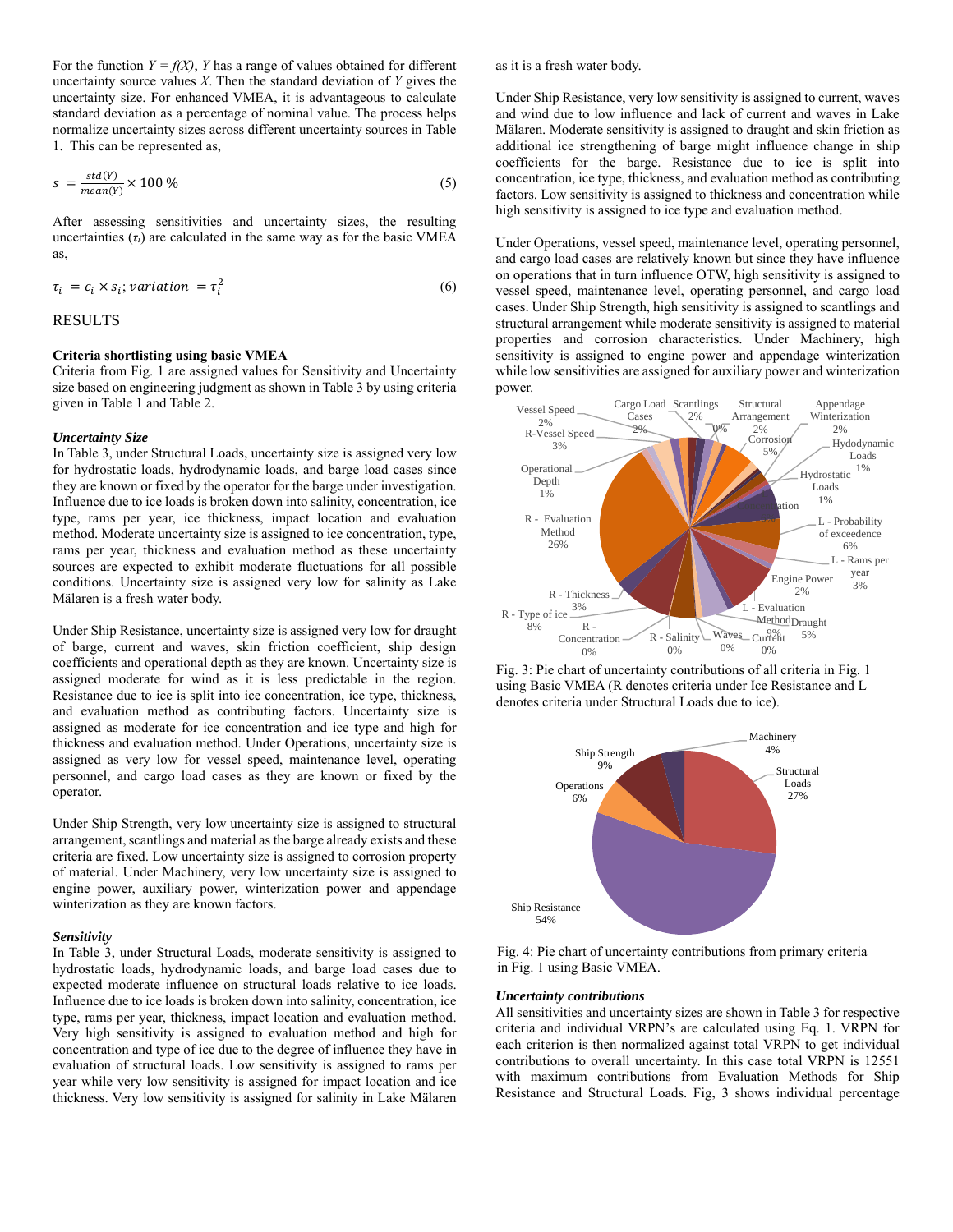contributions for each criterion while Fig, 4 shows contributions from primary criteria as a pie chart. Ship Resistance and Structural Loads have the highest contributions to uncertainty with 54% and 27% respectively. Ship Strength had a contribution of 9% with contributions of 6% and 4% from Operations and Machinery. Under primary criteria, Ship Resistance and Structural Loads, Evaluation Methods have the highest contribution at 48% and 33% respectively. From the analysis, factors with a contribution greater than 2% are selected for analysis under Enhanced VMEA. List of chosen factors can be seen in Table 4.

#### **Uncertainty estimation of chosen criteria using enhanced VMEA**

Uncertainty size and sensitivity are calculated using Eq. 4 and Eq. 5 based on enhanced VMEA methodology. Largest contributors are shown in Fig. 5.

## *Uncertainty Size*

In Table 4, under structural loads, under ice loads uncertainty size for ice concentration is calculated as 40.7% based on data collected by Swedish Meteorological and Hydrological Institute (SMHI) (2018) at 5 different locations in Lake Mälaren between 2003 and 2011. Uncertainty size for probability of exceedance is calculated as 68.2% based on information on distribution of type of ice collected by SMHI (2018). For estimating uncertainty size due to number of rams, we look at the following information. The barge operates at 11.4 knots when fully loaded and 13.7 knots when empty, duration of trip ranges between 4.3 h and 5.2 h. Rams per year are then calculated to range between 0.92 million to 1.11 million for a true hit proportion ratio of 0.5, loading frequency  $1.07 s<sup>-1</sup>$  (Kujala, Suominen and Riska, 2009) and event duration of 0.92 s. Using this information, uncertainty size of 13.2% based on the difference in number of rams is calculated.

For estimating the uncertainty size for the choice of evaluation method, design pressures due to ice loads are calculated based on deterministic method FSICR Ice Class rules (Trafi.fi, 2018) and probabilistic methods by Taylor, Jordaan, Li and Sudom, (2010) and Rahman, Taylor, Kennedy, Simões Ré, and Veitch (2015). According to Tõns, Freeman, Ehlers and Jordaan (2015), type of ice observed in Lake Mälaren can be classified as thin first year ice  $(0.3 \text{ m} - 0.7 \text{ m})$ . Ice thickness data from SMHI (2018) can be shown to be Weibull distributed with mean value 0.32 m. According to FSICR IC rules developed for sea conditions, design thickness of interacting ice is taken as 0.22 m. Then by FSICR design pressure is calculated by,

$$
p = c_d \cdot c_p \cdot c_a \cdot p_0 \tag{6}
$$

Where  $p_0 = 5.6$  MPa is the nominal ice pressure,  $c_d$  is influence from displacement, *c<sup>a</sup>* is influence of load length and structural member response and *c<sup>p</sup>* is adjustment due to location of impact on hull. Design pressure for transverse shell member in the forward region is calculated as 1.708 MPa. Assuming properties of fresh water ice in Lake Mälaren is similar to Lake Michigan, flexural strength is taken similar to Lake Michigan as 453 kPa (Tõns, Freeman, Ehlers and Jordaan, 2015 and Keinonen and Browne, 1991). For probabilistic methods, high pressure zone (HPZ) area  $A_c$  is calculated as the product of contact height  $h_c$  and contact length  $l_c$ .  $l_c$  is taken as frame spacing 0.5 m and  $h_c$  is calculated by Kujala (1994) as,

$$
h_c = \frac{a_1 (1 + 1.5(v_i \sin \alpha_w)^{0.4}) h^{1.7} \sigma_f}{(\beta_n - 8.7^0) \sigma_{pc}}, \beta_n > 8.7^o \tag{7}
$$

where  $a_1 = 7.02$  is a constant,  $\beta_n = 55$  degrees is normal frame angle and  $a_w = 45$  degrees is waterline angle. A<sub>c</sub> is then calculated as 0.096 m<sup>2</sup>. According to Jordaan, Maes, Brown and Hermans (1993), relationship between nominal contact area  $a$  in m<sup>2</sup> and pressure  $\alpha$  in MPa can be

written as  $\alpha = Ca^D$ . For method by Taylor, Jordaan, Li and Sudom, (2010), North Bering dataset (1983) for extreme ice loads is most suitale to conditions in Lake Mälaren and is considered such that  $C = 0.28$  and  $D = -0.62$ . For a probability of exceedance 0.5 and average ice concentration 0.85, design pressure is calculated as 3.63 MPa. For method by Rahman, Taylor, Kennedy, Simões Ré, and Veitch (2015), field test (2014) is used as reference dataset for calculation of  $\alpha = 0.095$ MPa. As opposed to method by Taylor, Jordaan, Li and Sudom, (2010), this method does not consider influence of contact area in estimation of α. For x0 = 0.02 in equation for extreme pressure (*ze*) presented in Rahman, Taylor, Kennedy, Simões Ré, and Veitch (2015) and no. of events per km = 1550, design pressure is calculated as 0.952 MPa. Calculated design pressures due to the three methods are as shown in Fig. 11 with an observed uncertainty size of 66%.

Table 3: Table of uncertainty contributions and VRPN from different sources after BASIC VMEA.

| <b>INPUT</b>                  |                            |                | <b>RESULT</b>            | Adjusted<br>percentages |            |       |  |
|-------------------------------|----------------------------|----------------|--------------------------|-------------------------|------------|-------|--|
|                               | Sensitivity<br>Uncertainty |                |                          | Variation Contribution  |            |       |  |
| Source of Uncertainty         | (c)                        | size (s)       | Uncertainty              | <b>VRPN</b>             | Proportion |       |  |
| <b>Structural Loads</b>       |                            |                |                          |                         |            |       |  |
| <b>Hydrostatic Loads</b>      | 5                          | $\mathbf{1}$   | 5                        | 25                      | 0.20       | 0.80  |  |
| Hydodynamic Loads             | 5                          | $\mathbf{1}$   | 5                        | 25                      | 0.20       | 0.80  |  |
| Ice Loads                     |                            |                |                          |                         |            |       |  |
| L - Salinity                  | 1                          | 1              | 1                        | 1                       | 0.01       | 0.00  |  |
| L - Concentration             | $\overline{7}$             | 5              | 35                       | 1225                    | 9.95       | 5.63  |  |
| L - Probability of exceedence | $\tau$                     | 5              | 35                       | 1225                    | 9.95       | 5.63  |  |
| L - Rams per year             | $\overline{4}$             | 6              | 24                       | 576                     | 4.68       | 2.65  |  |
| L - Thickness                 | $\overline{c}$             | $\overline{7}$ | 14                       | 196                     | 1.59       | 0.90  |  |
| L - Impact Location           | $\mathbf{1}$               | $\overline{4}$ | $\overline{4}$           | 16                      | 0.13       | 0.07  |  |
| L - Evaluation Method         | 9                          | 5              | 45                       | 2025                    | 16.46      | 9.31  |  |
| <b>Barge Load Cases</b>       | 6                          | $\mathbf{1}$   | 6                        | 36                      | 0.29       | 1.16  |  |
| <b>Ship Resistance</b>        |                            |                |                          |                         |            |       |  |
| Draught                       | 6                          | $\overline{c}$ | 12                       | 144                     | 1.17       | 4.63  |  |
| Wind                          | 1                          | 6              | 6                        | 36                      | 0.29       | 1.16  |  |
| Current                       | $\mathbf{1}$               | $\mathbf{1}$   | $\mathbf{1}$             | 1                       | 0.01       | 0.03  |  |
| Waves                         | $\overline{c}$             | $\mathbf{1}$   | $\overline{c}$           | 4                       | 0.03       | 0.13  |  |
| Skin Fricion                  | 6                          | $\overline{c}$ | 12                       | 144                     | 1.17       | 4.63  |  |
| Ice Resistance                |                            |                |                          |                         |            |       |  |
| R - Salinity                  | 1                          | 1              | $\mathbf{1}$             | 1                       | 0.01       | 0.01  |  |
| R - Concentration             | $\mathbf{1}$               | 5              | 5                        | 25                      | 0.20       | 0.16  |  |
| R - Type of ice               | $\overline{7}$             | 5              | 35                       | 1225                    | 9.95       | 7.89  |  |
| R - Thickness                 | 3                          | 7              | 21                       | 441                     | 3.58       | 2.84  |  |
| R - Evaluation Method         | 8                          | 8              | 64                       | 4096                    | 33.28      | 26.37 |  |
| Ship Coefficients             | 6                          | $\mathbf{1}$   | 6                        | 36                      | 0.29       | 1.16  |  |
| <b>Operational Depth</b>      | 3                          | $\overline{c}$ | 6                        | 36                      | 0.29       | 1.16  |  |
| Vessel Speed                  | 5                          | $\overline{c}$ | 10                       | 100                     | 0.81       | 3.22  |  |
| <b>Operations</b>             |                            |                |                          |                         |            |       |  |
| Vessel Speed                  | 7                          | $\mathbf{1}$   | $\overline{7}$           | 49                      | 0.40       | 1.58  |  |
| Maintenance Level             | $\overline{7}$             | $\mathbf{1}$   | $\overline{7}$           | 49                      | 0.40       | 1.58  |  |
| Operating personnel           | 7                          | $\mathbf{1}$   | $\overline{7}$           | 49                      | 0.40       | 1.58  |  |
| Cargo Load Cases              | $\overline{7}$             | 1              | 7                        | 49                      | 0.40       | 1.58  |  |
| Ship Strength                 |                            |                |                          |                         |            |       |  |
| Structural Arrangement        | 7                          | 1              | 7                        | 49                      | 0.40       | 1.58  |  |
| Scantlings                    | $\overline{7}$             | $\mathbf{1}$   | $\overline{7}$           | 49                      | 0.40       | 1.58  |  |
| Material                      |                            |                |                          |                         |            |       |  |
| Properties                    | $\overline{7}$             | 1              | 7                        | 49                      | 0.40       | 0.79  |  |
| Corrosion                     | 6                          | 3              | 18                       | 324                     | 2.63       | 5.21  |  |
|                               |                            |                |                          |                         |            |       |  |
| Machinery                     |                            |                |                          |                         |            |       |  |
| <b>Engine Power</b>           | $\overline{7}$             | $\mathbf{1}$   | $\overline{7}$           | 49                      | 0.40       | 1.58  |  |
| <b>Auxiliarry Power</b>       | $\overline{4}$             | $\mathbf{1}$   | 4                        | 16                      | 0.13       | 0.51  |  |
| Winterization Power           | $\overline{4}$             | $\mathbf{1}$   | $\overline{\mathcal{L}}$ | 16                      | 0.13       | 0.51  |  |
| Appendage Winterization       | $\overline{7}$             | $\mathbf{1}$   | $\overline{7}$           | 49                      | 0.40       | 1.58  |  |
|                               |                            |                |                          |                         |            |       |  |
| Total                         |                            |                |                          | 12306                   | 100        | 100   |  |

Under Ship Resistance, uncertainty size for operational draughts is calculated as 12% based on information from barge operator taken for different loading conditions. Uncertainty size for skin friction coefficient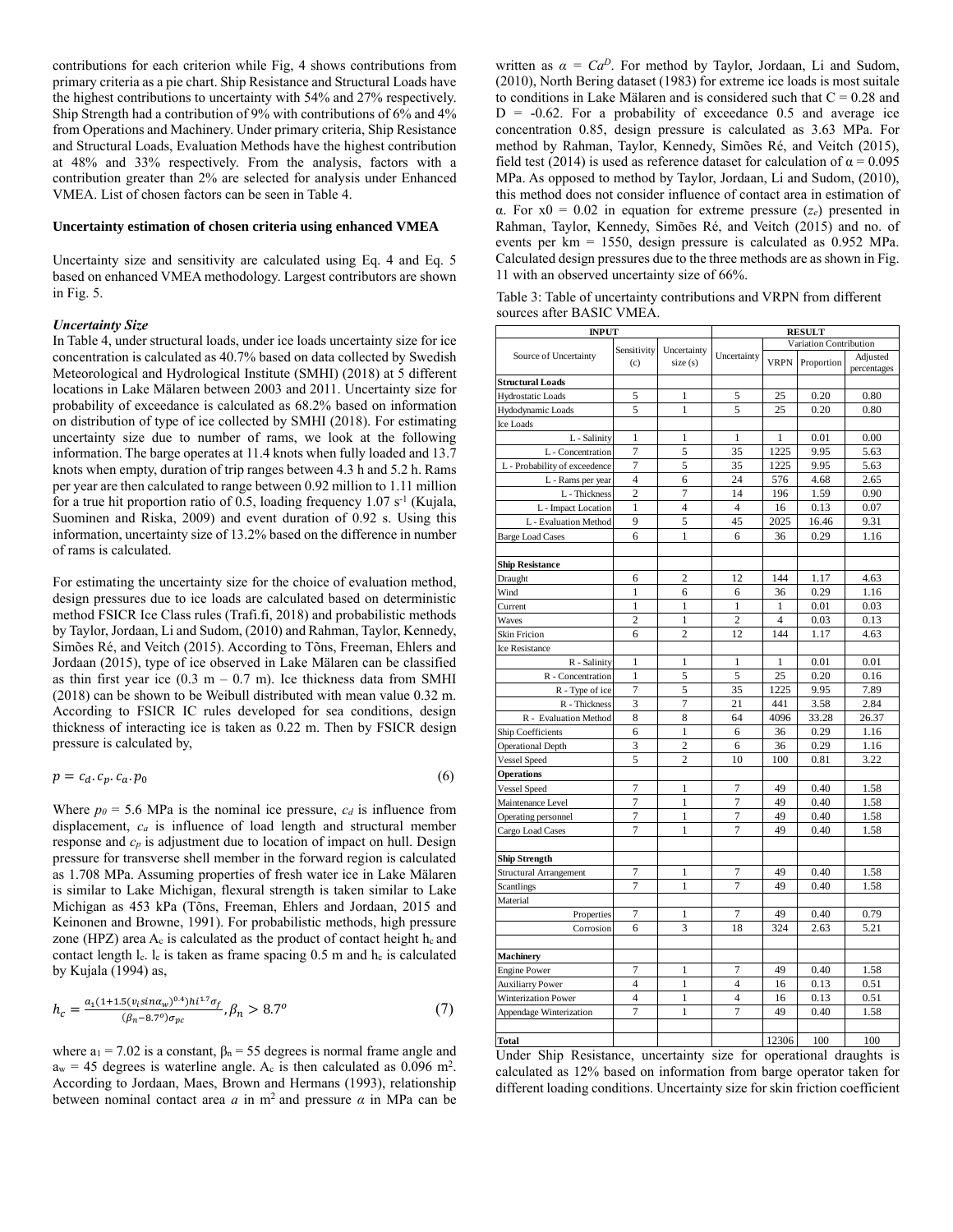is calculated as 28.8% based on information from the operator. Uncertainty size for operational depth is 137% based on information from bathymetric charts (gpsnauticalcharts.com, 2018) of Lake Mälaren. Uncertainty size of 12% is calculated for vessel Speed based on information on range of operational speeds from barge operator. For resistance due to ice loads, uncertainty sizes for concentration, type of ice and thickness are calculated as 40.7%, 68.2% and 68.6% respectively based on ice information from SMHI (2018). Uncertainty size for choice of evaluation method is 42.6%, calculated based on methods by Riska, Wilhelmson, Englund and Leiviskä, (1997), Keinonen, Browne, Revill and Reynolds (1996), Lindqvist (1989), Jeong, Lee, and Cho (2010) and towing tank experiments carried out by Hu and Zhou (2016) for a 150 m barge having a beam of 21m and a draught of 9.5m which is comparable in size with the barge under investigation. The experiments were conducted for a relative ice-vessel velocity of 2.2 knots and ice thickness 0.63m. Under Ship Strength, uncertainty size due to corrosion is calculated as 28.6% assuming corrosion has a uniform distribution with information from DNV GL Rules (Rule Book - DNV-RP-C101, 2007).

### *Sensitivity*

In Table 4, under structural loads, under ice loads, sensitivity to concentration of ice is calculated as 0.006 based on observing variation of ice compressive strength at different concentrations based on formula given by Kujala, (1994) for a range of concentrations, see fig. 14. For a probability of exceedance 0.5, ice thickness 0.22 m and ice concentration between 0.8-0.9, sensitivity of design pressure to probability of exceedance is calculated as 0.01 based on method by Taylor, Jordaan, Li and Sudom, (2010), see fig. 15. Sensitivity of design pressure to number of rams per km is estimated as 0.6 based on method by Rahman, Taylor, Kennedy, Simões Ré, and Veitch (2015), see fig. 12. Further, for the same ice thickness and ice concentration values, for the bow area, sensitivity of design pressure to choice of evaluation method is evaluated as 2.81 for deterministic method FSICR (Trafi.fi, 2018) and probabilistic methods based on Taylor, Jordaan, Li and Sudom, (2010) and Rahman, Taylor, Kennedy, Simões Ré, and Veitch (2015, see fig. 11.

Under Ship Resistance, sensitivity of frictional resistance due to draught and skin friction coefficient are calculated as 0.02 and 0.14 for the barge based on ITTC resistance formula (2001) (Ittc.info, 2018) shown in figs. 6 and 13. Sensitivity for total ship resistance and its dependence on speed for the barge is calculated as 0.26 based on Delft Series (Delftship.net, 2018, see fig. 10. Relative uncertainty due to influence of operational depth on resistance is seen to have no influence and is taken as 0 due to sufficient depth with no possibility for shallow water effects. For resistance due to ice loads, sensitivity to ice thickness is calculated as 0.64 using method by Riska, Wilhelmson, Englund and Leiviskä, (1997) for the barge, see fig. 6). Sensitivity of resistance on type of ice is calculated as 0.82 based on experiments done by Hu and Zhou (2016) for level ice and brash ice at concentrations of 40% and 90%, see fig. 8. Sensitivity due to choice of evaluation method is calculated as 2.11 based on evaluation methods by Riska, Wilhelmson, Englund and Leiviskä, (1997), Keinonen, Browne, Revill and Reynolds (1996), Lindqvist (1989), Jeong, Lee, and Cho (2010) and towing tank experiments carried out by Hu and Zhou (2016) for a 150 m barge having a beam of 21m and a draught of 9.5m, see fig. 7. Under Machinery, sensitivity for corrosion is taken as 0 as the barge is regularly inspected and undergoes regular maintenance based on information provided by the operator.

### *Uncertainty contributions*

From Table 4, total uncertainty *(τ)* of 393 is observed with maximum contributions from structural loads and ship resistance primary criteria at 196 and 197 respectively. Fig, 5 shows percentage contributions for all secondary criteria on a scale of 100.



Fig. 5: Pie chart of uncertainty contributions from different sources after Enhanced VMEA

| Table 4: Table of uncertainty contributions and VRPN from different |
|---------------------------------------------------------------------|
| sources after Enhanced VMEA                                         |

| <b>INPUT</b>                 | <b>RESULT</b>      |              |             |                               |            |
|------------------------------|--------------------|--------------|-------------|-------------------------------|------------|
| <b>Source of Uncertainty</b> | <b>Sensitivity</b> | Uncertainty  | Uncertainty | <b>Variation Contribution</b> |            |
|                              |                    | size $(\% )$ | $($ %)      | <b>VRPN</b>                   | Proportion |
| <b>Structural Loads</b>      |                    |              |             |                               |            |
| <b>Ice Loads</b>             |                    |              |             |                               |            |
| Concentration                | 0.006              | 40.70%       | 0.24        | 0.06                          | 0.0001     |
| Probability of Exceedence    | 0.01               | 68.20%       | 0.68        | 0.47                          | 0.0010     |
| Rams per year                | 0.6                | 16.80%       | 10.08       | 101.61                        | 0.21       |
| <b>Evaluation Method</b>     | 2.81               | 66%          | 185.46      | 34395.41                      | 72.17      |
| <b>Ship Resistance</b>       |                    |              |             |                               |            |
| Draught                      | 0.02               | 12%          | 0.24        | 0.06                          | 0.0001     |
| <b>Skin Fricion</b>          | 0.14               | 28.80%       | 4.03        | 16.26                         | 0.03       |
| <b>Ice Friction</b>          |                    |              |             |                               |            |
| Type of ice                  | 0.82               | 68.20%       | 55.92       | 3127.49                       | 6.56       |
| <b>Thickness</b>             | 0.64               | 68.60%       | 43.90       | 1927.56                       | 4.04       |
| <b>Evaluation Method</b>     | 2.11               | 42.60%       | 89.89       | 8079.49                       | 16.95      |
| <b>Operational Depth</b>     | 0                  | 137%         | 0.00        | 0.00                          | 0.00       |
| Vessel Speed                 | 0.26               | 12%          | 3.12        | 9.73                          | 0.02       |
| <b>Ship Strength</b>         |                    |              |             |                               |            |
| Material                     |                    |              |             |                               |            |
| Corrosion                    | $\theta$           | 10%          | 0.00        | 0.00                          | 0.00       |
| <b>Total</b>                 |                    |              | 393.57      | 47658.14                      | 100.00     |



Fig. 6: Distribution of Ice Resistance for varying ice thickness (Riska, Wilhelmson, Englund and Leiviskä, (1997).



## *Interpretation of Results*

On a scale of 100, primary criteria - Structural Loads and Ice Resistance constituted 72% and 28% of total uncertainty respectively. Evaluation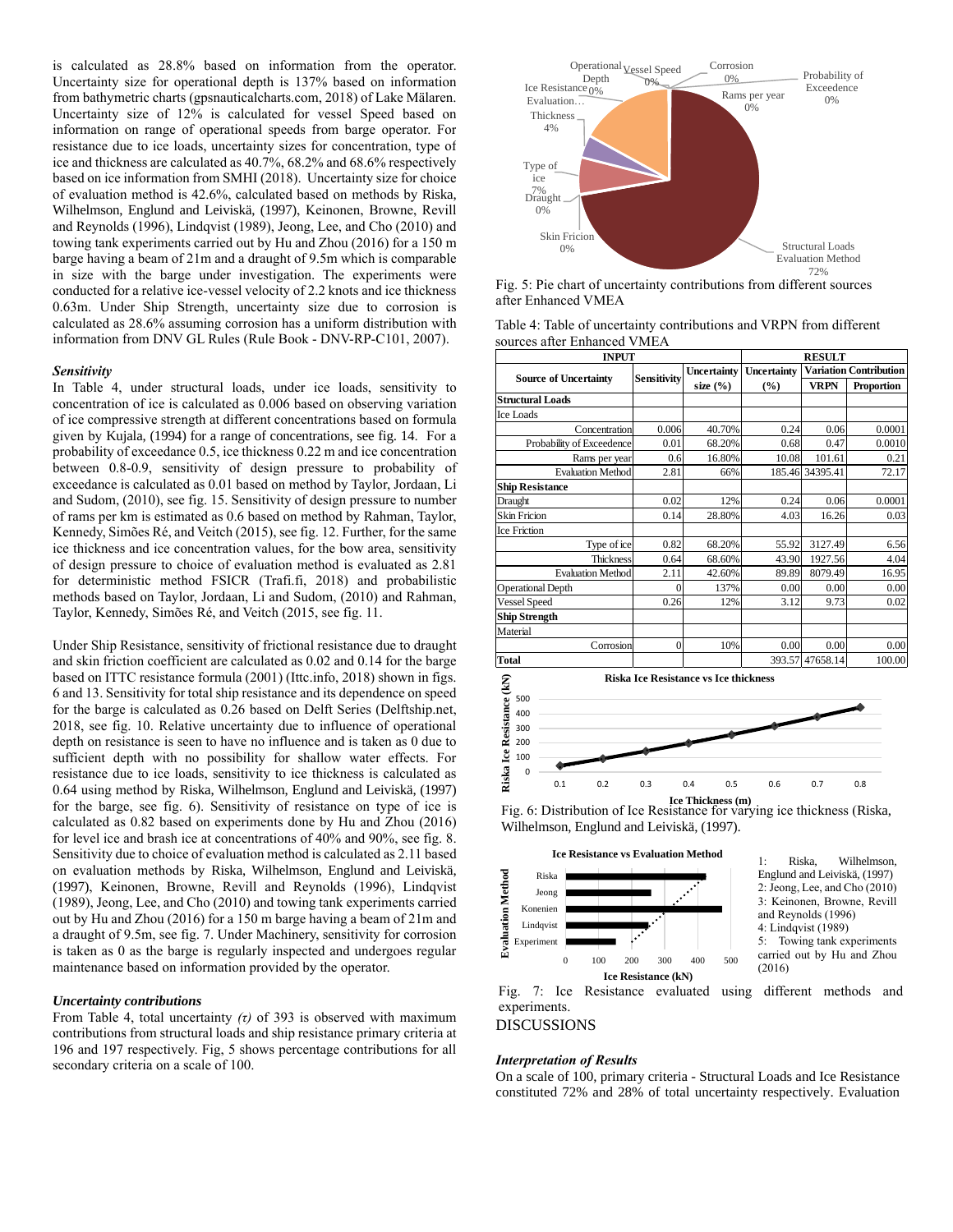methods for structural loads and ice resistance estimation in fresh water ice for inland waterways had the highest contribution to total uncertainty at 72% and 17% respectively. The results support the fact that there is lack of evaluation methods that sufficiently describe vessel behavior in ice covered fresh water bodies. If experiments are performed in fresh water ice covered waters and the data is used to calibrate existing methods or lead to development of new models, then overall uncertainty towards OTW has potential to be reduced by approximately 70%.

Third and Fourth largest sources of uncertainty are due to the big scatter on ice thickness and type of ice in Lake Mälaren. Since resistance on ice depends strongly on these factors, uncertainty due to them is nature dependent and cannot be reduced much. However, if the ship is designed conservatively for strong ice conditions, associated uncertainty can be reduced with acceptable loss in efficiency during minimal ice conditions.

#### *Sensitivity evaluation for enhanced VMEA*

From Fig. 1, primary criteria influence OTW and it can be seen from the hierarchy that secondary criteria constitute and influence primary criteria. For example, vessel speed, maintenance etc. constitute operations which in turn influences OTW. Ideally, sensitivity of a OTW to a particular secondary criteria *t<sup>12</sup>* can be represented as,

$$
Sensitivity = \frac{dOTW}{dt_{12}} = \frac{dOTW}{dt_1} \cdot \frac{dt_1}{dt_{12}} \tag{8}
$$

Where, *t<sup>1</sup>* and *t<sup>12</sup>* represent primary and secondary criteria with first index representing primary criteria number and second index representing secondary criteria number. Since each primary criterion can be represented as a sum of all secondary criteria, influence of a primary criterion on OTW can be written as a sum of influences from all secondary criteria. Hence, we can make the following simplification provided influence from all secondary criteria are considered. Sensitivity in Eq. 8 can then be approximated as,

$$
\frac{a\sigma\tau w}{dt_1} \sim 1 \; ; \; Sensitivity = \frac{dt_1}{dt_{12}} \tag{9}
$$

*Ice Compressive Strength as measure of loads due to ice concentration* Due to non-availability of information for influence of ice concentration on the loads experienced by a vessel, it is assumed that compressive strength of ice gives a good indication of loads that a vessel might face when it comes in direct contact with ice.



Fig. 8: Ice Resistance evaluated for different types of ice based on towing tank experiments carried out by Hu and Zhou (2016).

**Frictional Resistance vs Coefficient of Friction**



Fig. 9: Frictional Resistance component and its dependence on skin friction coefficient. (ITTC resistance formula (2002) (Ittc.info, 2018).

## *Other sources of uncertainty and limitation of data*

There is a limitation on data available from field tests and towing tank tests. For example, data from only 6 experiments carried out by Hu and Zhou (2016) were available to assess resistance in brash ice at different concentrations. Further, the experiments were done in an environment to simulate a channel ice condition. Limitation of sufficient data and availability of indirect data increases a degree of uncertainty when used as input in VMEA. This may either overestimate or underestimate overall influence. Results obtained from enhanced VMEA are only indicative and should not be taken as absolute. However, the analysis shows relative importance of criteria and their respective contributions to overall uncertainty.

Further, for comparison between resistance methods Hu and Zhou (2016), carried out tests for ice thickness 0.63 m which is higher than that found in Lake Mälaren.

The endeavor within the paper is to try and include all sources that could influence OTW. However, there could be other sources that are not considered in the analysis that could have influence on OTW. Moreover, in Basic and Enhanced VMEA, unknown and vaguely known sources of uncertainty are not included. These however will be modeled in probabilistic VMEA.



Fig. 10: Total Resistance and its dependence on velocity using Delft series. (Delftship.net, 2018).



Fig. 11: Pressure evaluated using different evaluation methods.

## *Ice Resistance Evaluation Method Sensitivity*

Sensitivity for choice of evaluation method for ice resistance estimation is found to be 2.11 for a vessel-ice relative speed of 2.2 knots. However, for 5.5 knots, sensitivity is 0.8 and for 11 knots, sensitivity is 0.64. The trend shows there is a reduction in overall uncertainty at higher speeds.

## **CONCLUSIONS**

The paper presented an uncertainty evaluation of criteria influencing the OTW for a barge operating in fresh water ice conditions using VMEA. Criteria uncertainty were evaluated by finding the product of how much variation they exhibit in their distribution (uncertainty size) and how sensitive they are to change (sensitivity). Evaluations of sensitivity and uncertainty size were carried out using information from operator, statistical agencies, published literature and engineering judgment. The results suggest that primary criteria, Structural Loads and Ship Resistance had maximum associated uncertainty with evaluation methods as leading contributors. Evaluation methods for structural loads had 72% uncertainty contribution and evaluation method for ship resistance in ice covered waters had 17% contribution. The results can be explained by the observation that existing models describing ship behavior in fresh water ice is currently lacking. There are several methods and established literature for ship performance in sea water ice but since fresh water ice is very different in properties, these methods cannot be directly applied. The results point towards a need for